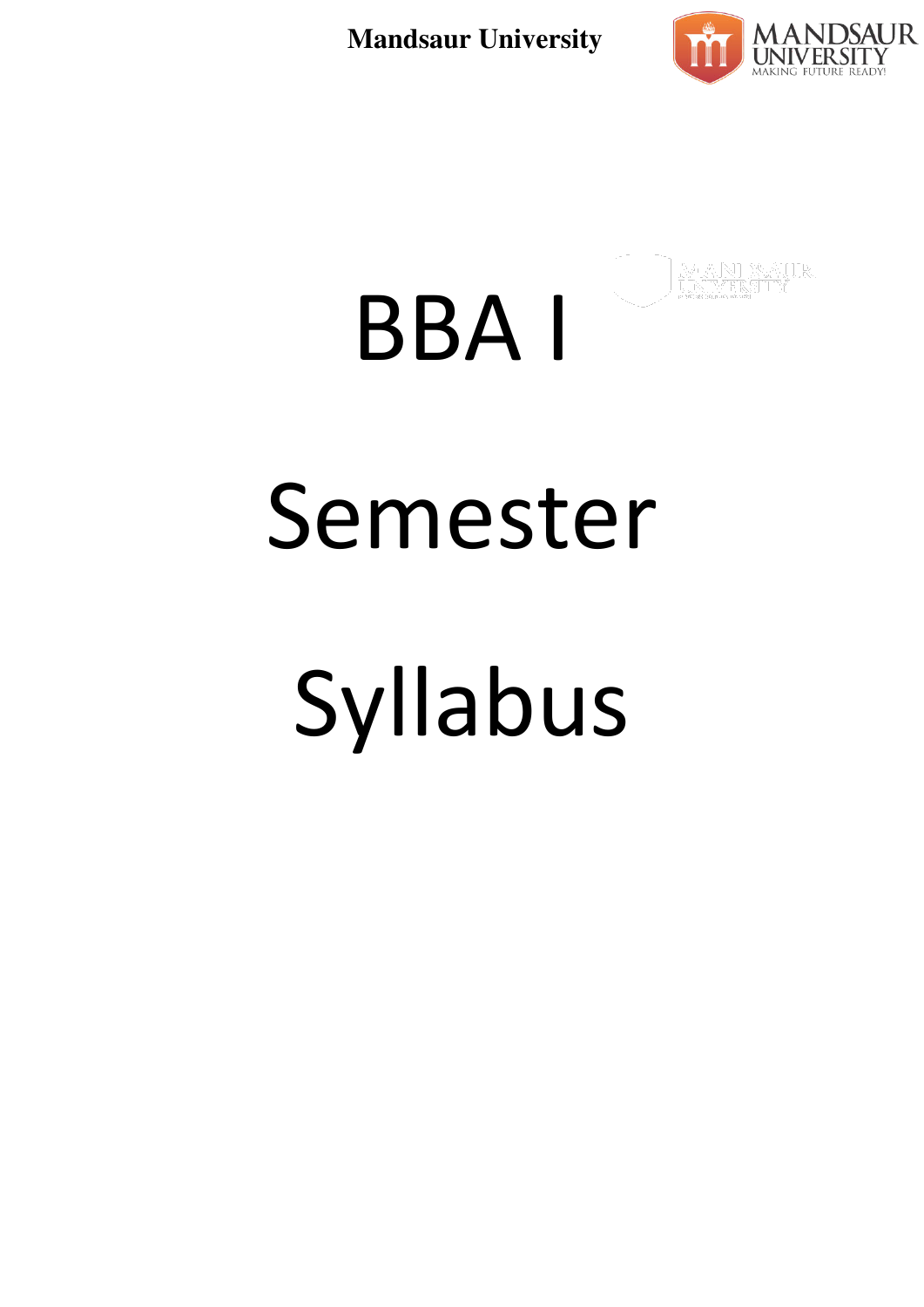

| Subject Name                 |    | Credit |
|------------------------------|----|--------|
| <b>Environmental Studies</b> | -- |        |

# **Objectives:**

To provide a deeper understanding of environment and its function. Students have to be practically involved to understand the environmental process by doing field work.

## **Unit-1**

*Nature of environmental studies:* Definition, scope and importance, Need of Environmental Studies for public awareness; Natural Resources: Renewable & nonrenewable resources

## **Unit-2**

*Social Issues and the Environment:* Urban problems related to energy, Water conservation, rain water harvesting. *Biodiversity and its conservation:* Introduction – definition: genetics, species and economic diversity. Bio-geographically classification of India. Biodiversity at global, national and local levels.

## **Unit -3**

*Ecosystems:* Concept of eco-system, structure and function of an ecosystem, producers, consumers and decomposers, energy flow in ecosystem. Introduction, types, characteristic features, structures and functions of following ecosystem: forest ecosystem, grassland ecosystem, desert ecosystem, aquatic ecosystem.

## **Unit -4**

Environmental Protection Act, Air (Prevention & control of pollution) Act, Water (Prevention & control of pollution) Act, Forest Conservation Act.

## **Unit-5**

*Environmental Pollution:* Causes, effects and measures of air pollution; Water, soil, marine, noise, thermal pollution. Solid waste management.

## **Outcomes:**

- Develop an in-depth understanding of various environmental issues and concern of national and global importance.
- Develop a balance view of the relationship between environment and development.
- To develop skills to undertake and participate in investigative studies on various environmental studies.

## **Text books:**

- 1. Bharucha Erach (ed) Textbook of Environmental Studies., University Press India Pvt. Ltd
- 2. India Santra S.C, (ed), Environmental Science, New Central Agency Pvt. Ltd Kolkata, India

## **Reference books:**

- 1. Bharucha Erach, 2003, The Biodiversity of India, Mapin Publishing Pvt. Ltd, Ahmedabad380013
- 2. Kaushik, Anubha&Kaushik, C.P 2006. Perspectives in Environmental Studies, New Age International (p) Ltd. Publisher New Delhi
- 3. Singh savindra 2003. Environmental Geography, PrayagPustakBhawan, Allahabad.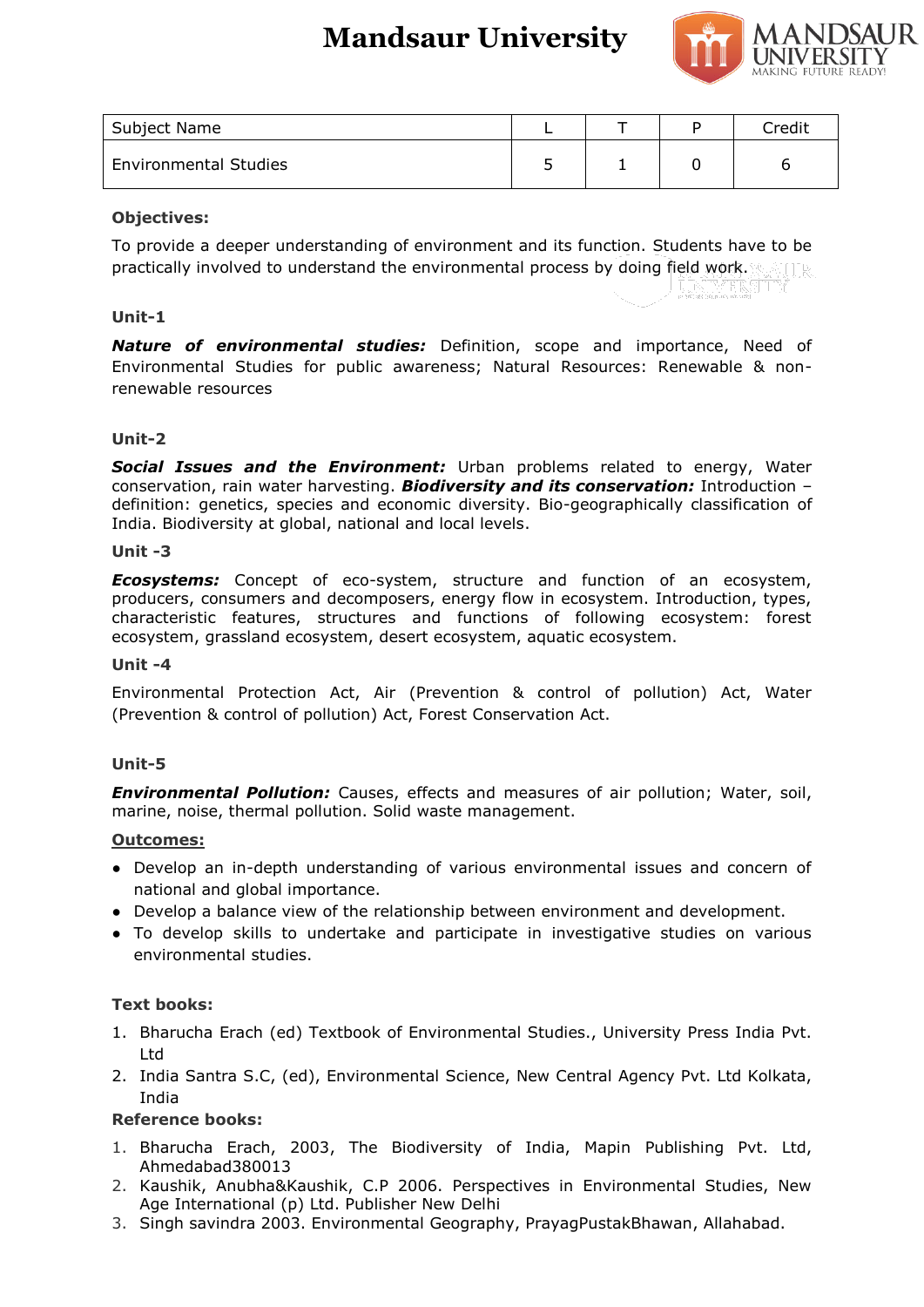

| Subject Name                |  | Credit |
|-----------------------------|--|--------|
| <b>Financial Accounting</b> |  |        |

**Objectives:** 

- Explain the concept and role of accounting and financial reporting in the modern market economy,
- Explain the regulatory framework for the operation of accounting activities,
- Understanding of basic accounting concepts, accounting principles and techniques of posting basic business changes.
- Explain the structure and content of financial statements.

# **Unit-1**

*Meaning and Scope of Accounting:* Need, development, and definition of accounting; Bookkeeping and accounting; Persons interested in accounting; Branches of accounting; Objectives of accounting

# **Unit-2**

*Accounting Principles:* Conventions and concept, Financial Accounting Standard: Concept, Setting Process and Names, IFRS-Introduction.

*Capital and Revenue:* Classification of income; Classification of expenditure; Classification of receipts

# **Unit -3**

*Accounting Transactions:* Accounting Cycle; Journal; Rules of debit and credit; Compound journal entry; Opening entry; Relationships between Journal and Ledger; Rules regarding posting; Trial balance; Sub divisions of journal.

## **Unit -4**

*Final Accounts:* Preparation of Final Accounts; Manufacturing account; Trading account; Profit and loss account; Balance Sheet; Adjustment entries, Rectification of errors; Classification of errors; Location of errors; Suspense accounts; Effects on profit.

# **Unit-5**

*Depreciation Provisions and Reserves:* Concept of depreciation; Causes of depreciation; Depreciation, depletion, amortization, and dilapidation; Depreciation accounting; Methods of recording depreciation; SLM and WDV Method

# **Outcomes:**

- Identify accounting rules required for business enterprises.
- Apply the accounting rules in determining financial results,
- Compare the specificity of different accounts within the accounting policies.

# **Text books:**

- **1.** Dr. S.N. Maheswari, Financial Accounting
- **2.** Grewal and Shukla, Advanced Accounting

# **Reference books:**

- **1.** P.C. Tulasian, Pearson Editions, Introduction to Accounting
- **2.** Jain & Narang. Financial Accounting
- **3.** Accounting Standards Institute of Chartered Accountants of India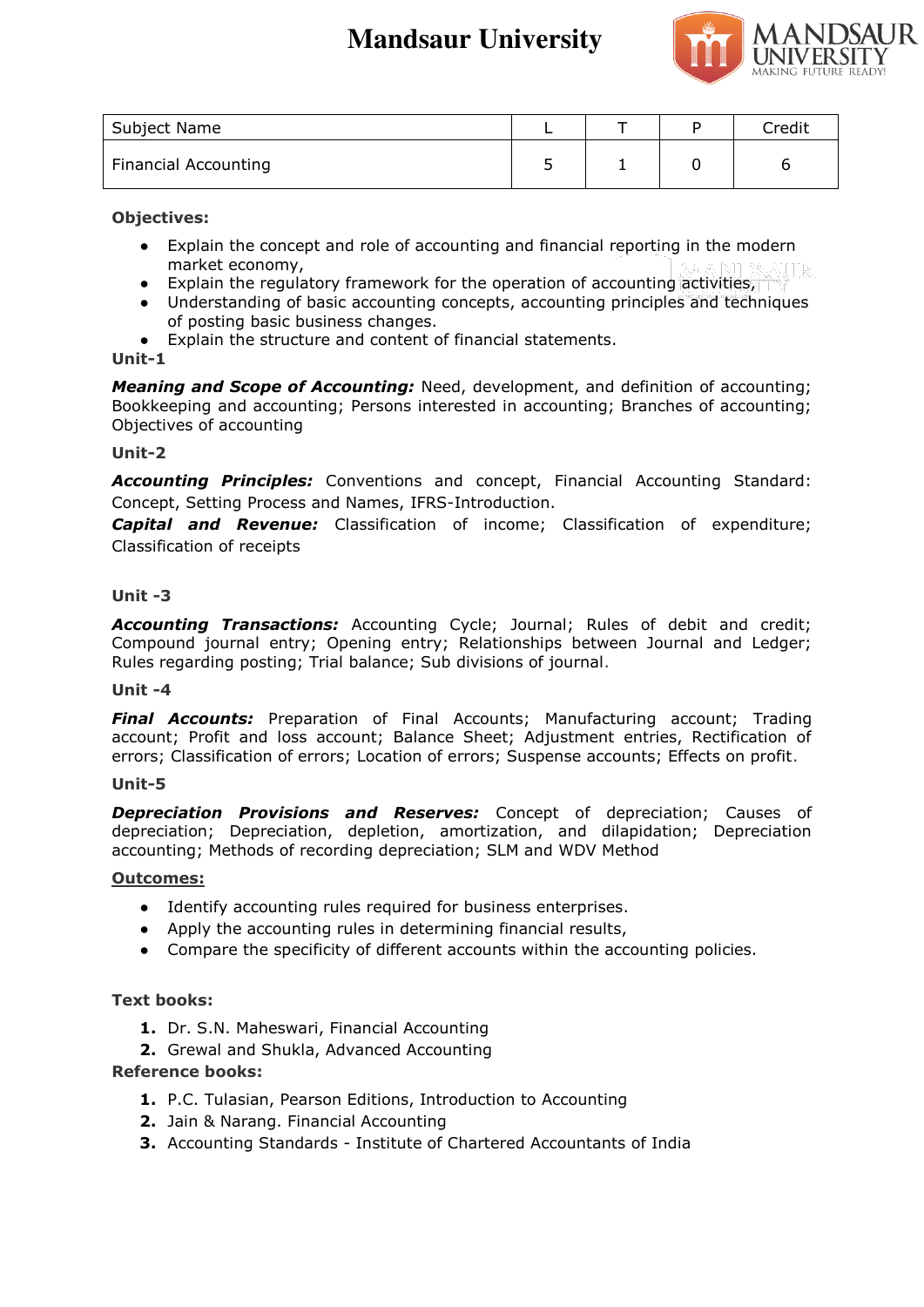

| Subject Name                      |  | Credit |
|-----------------------------------|--|--------|
| <b>Fundamentals of Management</b> |  |        |

# **Objectives:**

- Discuss and communicate the management evolution and how it will affect future managers.
- Observe and evaluate the influence of historical forces on the current practice of management.
- Identify and evaluate social responsibility and ethical issues involved in business situations and logically articulate own position on such issues.
- Explain how organizations adapt to an uncertain environment and identify techniques managers use to influence and control the internal environment.
- Practice the process of management's four functions: planning, organizing, leading, and controlling.

## **Unit-1**

*Introduction:* **-** Concept of Management, Scope, Functions and Principles of Management, Evolution of Management thought.

# **Unit-2**

**Planning:** - The Process of Planning, Objectives, Policy and Procedures, Forecasting and Decision Making.

# **Unit -3**

**Organizing**: - Meaning, Importance and Principles, Span of Management, Centralization and Decentralization, Patterns of Organization, Line and Staff Relationships. **Unit -4** 

*Staffing:* - Nature & Scope of Staffing, Manpower Planning, Selection & Training, Performance Appraisal and its techniques.

# **Unit-5**

*Controlling:* - Concept or Managerial Control, Control aids, Score Responsibilities of Managers. Controlling techniques

# **Outcomes:**

- Demonstrate critical thinking when presented with managerial problems and express their views and opinions on managerial issues in an articulate way
- Understand the major internal features of a business system and the environment in which it operates.
- Identify and explain the importance of the management process and identify some of the key skills required for the contemporary management practice.
- Conduct topic and case analysis to apply theoretical concepts.
- Prepare and present structured presentations and reports.

# **Text books:**

- 1. Keitner, R and Cassidy, C (2012) Principles of Management, 12th Edition, South Western College Publishing
- 2. Strydom, J et al (2011) Principles of Business Management, 2nd edition, OUP, Oxford.
- 3. Smith, C et al (2011) Remaking Management, CUP, Cambridge **Reference books:**
- 1. Monahan, G (2000) Management Decision Making, CUP, Cambridge
- 2. Steers et al (2011) Managing Across Cultures, CUP, Cambridge
- 3. Kochan, T and Schmalensee, R (2003) Management, MIT Press,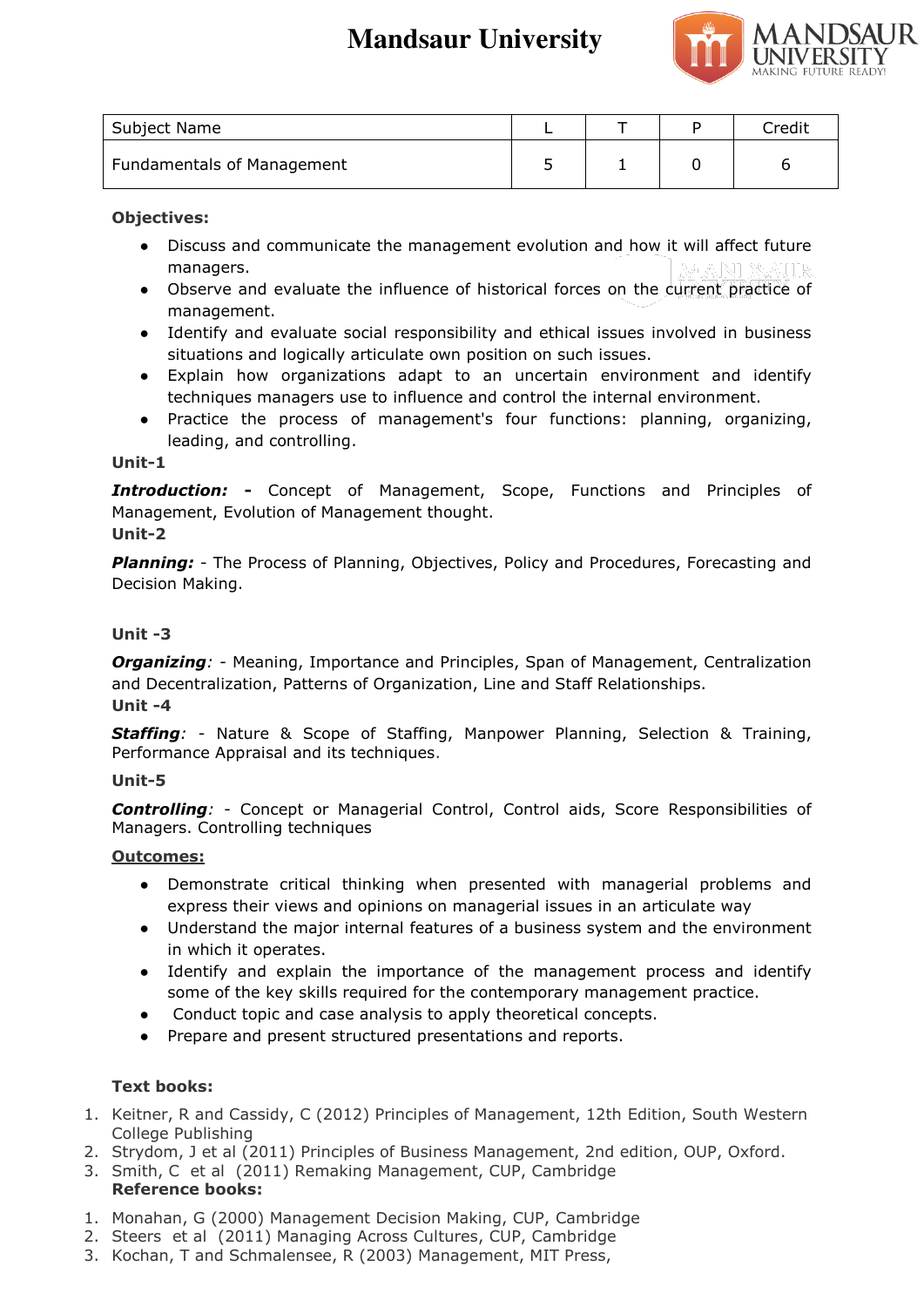

| Subject Name              |  | Credit |
|---------------------------|--|--------|
| Micro-economic Principles |  |        |

## **Objectives:**

- To gain an understanding of core economic principles and how they apply to a wide range of real-world issues.
- To master the theoretical and applied tools necessary to critique and create economic research.
- To learn how to articulate pragmatic, principles-based policies to enhance economic well-being and promote social justice.
- To become familiar with salient developments in the world economy, in both present-day and historical contexts.

## **Unit-1**

**Introduction:** Introduction to economic theory: Problem of scarcity, Introduction to microeconomics and macroeconomics, Function of microeconomic theory, Comparative statics and dynamics, Positive and normative economics

## **Unit-2**

**Demand, Supply and Equilibrium:** Meaning and Concept of Demand, Individual demand (Law of demand and Demand curve), Market demand curve, Meaning and Concept of Supply, Individual supply (Law of Supply and Supply Curve), Market supply curve, Shifts in demand and supply curves and the changes in equilibrium, Price elasticities of demand, Arc and point elasticity, Total expenditure (revenue) and elasticity, Income elasticity, cross elasticity and price elasticity of supply

## **Unit -3**

**Consumer Demand Theory:** Cardinal approach of utility, Consumer equilibrium, Ordinal approach of utility, Indifference curve, Marginal rate of substitution, budget line, consumer equilibrium, income consumption curve, price consumption curve, Separation of substitution and income effect from price effect for normal, inferior and Giffen good. **Unit -4** 

**Theory of Production:** Production function, Production with one variable input: total, average and marginal product, Law of diminishing marginal returns, Production function with two variable inputs: Isoquants, marginal rate of technical substitution, Law of returns to scale, Nature of Revenue Curves in various markets, Relationship between average and marginal revenue curves in different market situations

## **Unit-5**

**Product Pricing:** Perfect competition; pricing under perfect competition; equilibrium in short run and long run, Monopoly; pricing under monopoly, short and long period, Monopolistic competition; pricing under monopolistic competition; short and long period, Comparison among various market structure, Factor pricing in Perfectly Competitive and Imperfectly Competitive Market, Bilateral Monopoly

## **Outcomes:**

- Develop the ability to explain core economic terms, concepts, and theories.
- Demonstrate the ability to employ the "economic way of thinking."
- Demonstrate awareness of global, historical, and institutional forces.
- Apply economic theories and concepts to contemporary social issues, as well as formulation and analysis of policy.

# **Text books:**

- 1. Joel Dean: Managerial Economics
- 2. Sankaran: Business Economics
- 3. Varsheney and Maheswari: Managerial Economics